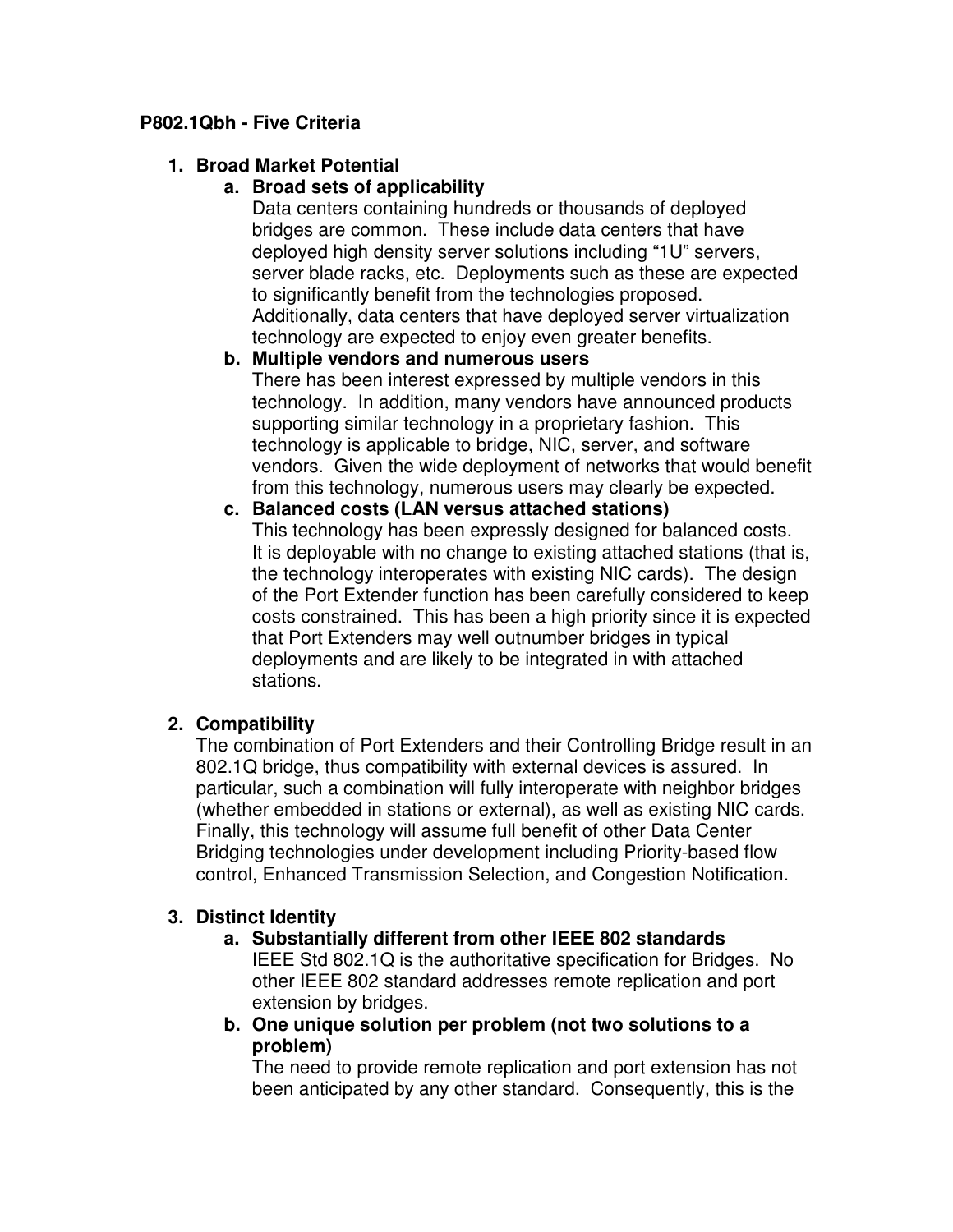only solution to this problem. Importantly, this proposal address the needs produced by both external and embedded bridge devices along with server virtualization with a common solution thereby eliminating the need for an additional solution in the future.

## **c. Easy for the document reader to select the relevant specification**

IEEE Std 802.1Q is the natural reference for port extension of 802.1Q bridges.

## **4. Technical Feasibility**

# **a. Demonstrated system feasibility**

Similar techniques have been deployed as proprietary enhancements to 802.1Q bridging and are supported by multiple vendors. In additions, roughly analogous techniques have been deployed in Fibre Channel that have been widely adopted. These deployments have shown that the technology proposed is feasible.

## **b. Proven technology, reasonable testing**

This technology has been proven on an operational basis in data centers using proprietary implementations. The resulting behavior remains that of an 802.1Q bridge thus existing testing methodologies remain applicable. The on-the-wire indication of ingress / egress port numbers is intuitively reasonable to test and has been shown to be such in the existing proprietary implementations.

# **c. Confidence in reliability**

The overall behavior is that of an 802.1Q bridge; the reliability of such has been firmly established. Furthermore, the simplicity of the Port Extenders compared to that of the bridges they replace, along with the associated reductions in management complexity, is expected to yield increase in reliably over that achievable today.

#### **d. Coexistence of 802 wireless standards specifying devices for unlicensed operation**  Not applicable.

# **5. Economic Feasibility**

# **a. Known cost factors, reliable data**

Port Extenders are expected to cost less than existing bridges. This is both intuitive and supported by experience in existing deployments of this technology. In addition, the resultant reduction in management complexity brings significant cost advantages.

# **b. Reasonable cost for performance**

The proposed technology reduces overall system cost while maintaining existing performance (both in raw bandwidth and feature / functionality) for a wide variety of deployments thus cost for performance is benefited.